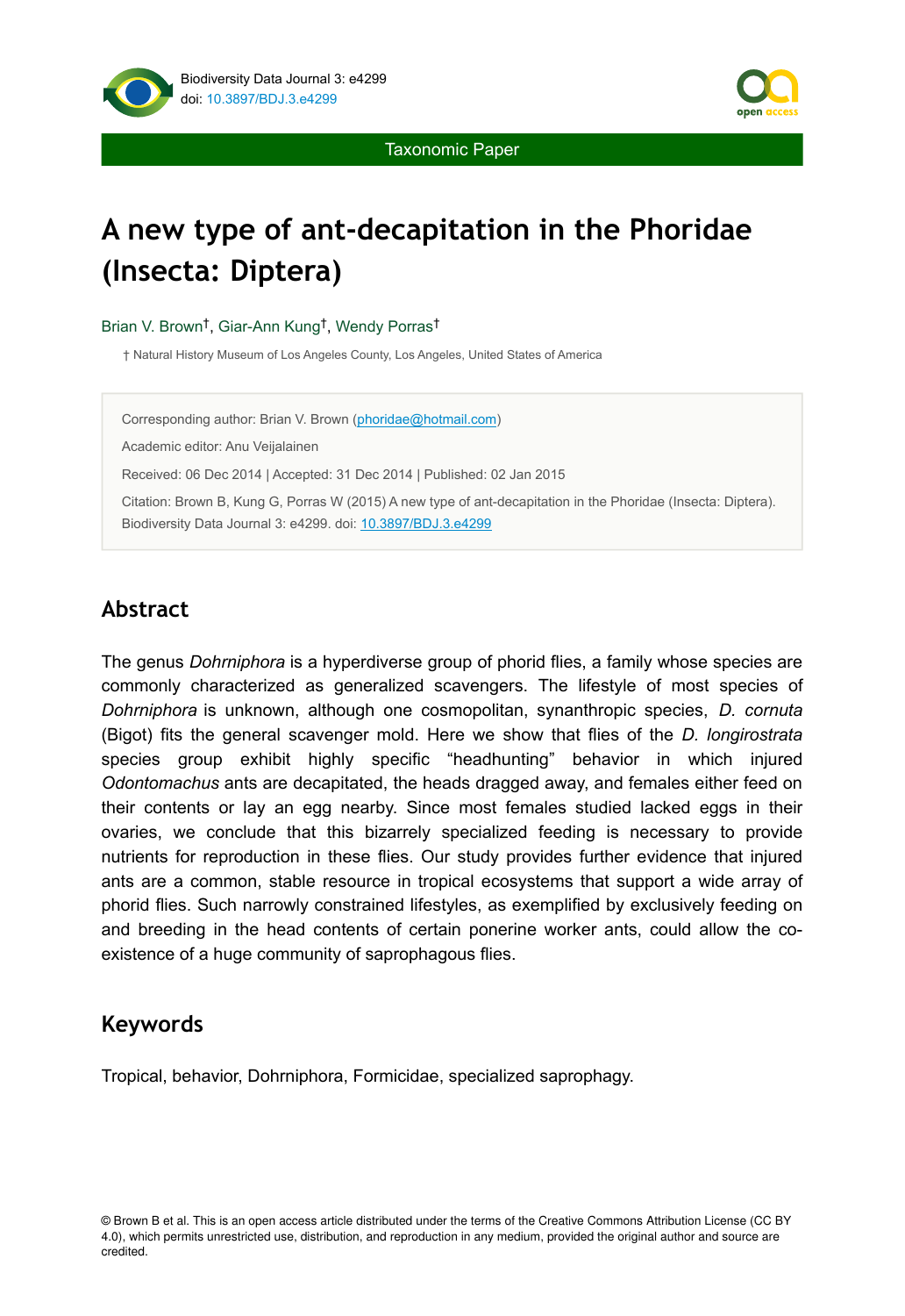## **Introduction**

The Phoridae are a family of over 4,000 species of small (0.4-6.0 mm) poorly-known flies, with an incredible diversity of lifestyles. Disney (1990) referred to them as the most biologically diverse family of insects, because their larvae indulge in such wide-ranging feeding habits as herbivory, predation, scavenging, and parasitism. Among the common names of some species are vivid descriptors like "coffin flies", "bee-killing flies", and "antdecapitating flies", the last referring to species of the genera *Apocephalus* Coquillett, *Pseudacteon* Coquillett, and some other genera of the subfamily Metopininae whose larvae feed in the heads of their ant hosts, eventually causing the head to fall off. All metopinines that decapitate their hosts do so in this same way, by larval feeding, but some might also release an enzyme to dissolve the attachment between the head and the rest of the body (Porter 1998).

Here, we describe an entirely new type of ant decapitation, one that is otherwise unknown in any insect. Instead of decapitation caused by larval feeding, as in metopinines, our observation involves the activity of the adult female phorid of a different subfamily (Phorinae). The description of this lifestyle is based on earlier observations by us (Kung and Brown 2005) on females of the *D. longirostrata* group of species of the genus *Dohrniphora* Dahl. This group, consisting of 7 species (Brown 2008, Kung and Brown 2005) occurs only in the Neotropical Region. Three of these were documented to have an association with experimentally injured workers of certain genera of ponerine ants, especially the larger-sized species of *Odontomachus* Latreille. The research described herein was to further investigate and document this extraordinary interaction.

## **Materials and methods**

Observations were made in three places: forest fragments on a private coffee farm in southern Minas Gerais state in Brazil, near the town of Cabo Verde (CV- 21.45°S, 46.34° W), La Cangreja National Park in Costa Rica (LC- 9.68°N, 84.39°W), and La Suerre in Costa Rica (LS- 10.13°N, 83.73°W). At these sites, we observed the interaction of female *Dohrniphora longirostrata* (Enderlein) (CV), *D. oricilla* Kung & Brown (LC), and *D. conlanorum* Kung & Brown (LS) with experimentally injured (crushed with forceps) host ants *Odontomachus chelifer* (Latreille) (CV), *O. erythrocephalus* Emery (LS), and *O. baueri* Emery (LC). Observations were made throughout the day, but flies were found to be most active at dusk. Voucher specimens of both flies and ants are deposited in the Natural History Museum of Los Angeles County (LACM), as follows: *D. conlanorum* [catalog # LACM ENT 050969], *D. longirostrata* [LACM ENT 059215], *D. oricilla* [LACM ENT 212894] *O. chelifer* [LACM ENT 038451], *O. erythrocephalus* [LACM ENT 256234], *O. baueri* [LACM ENT 305128].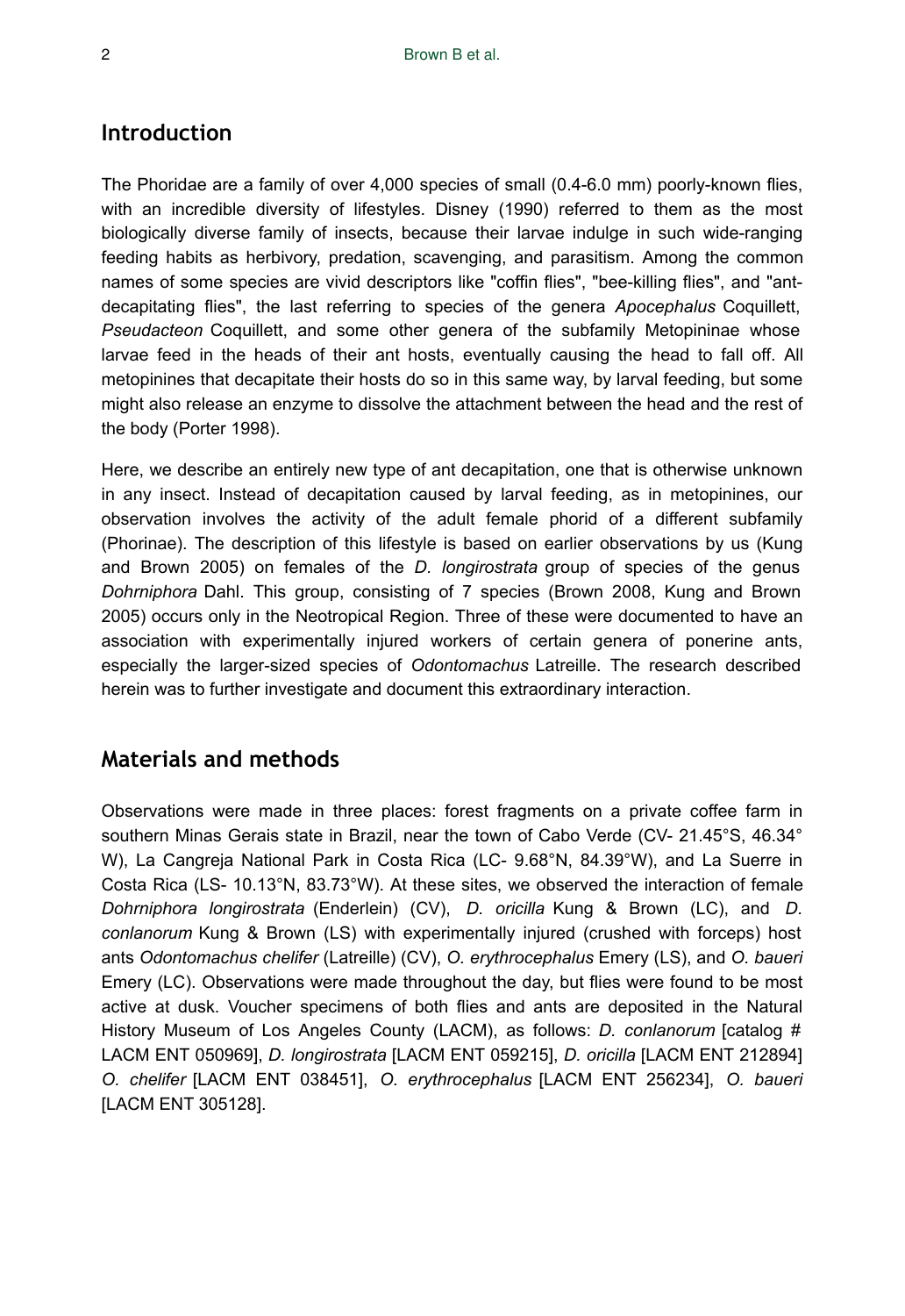## **Taxon treatment**

#### *Dohrniphora* **Dahl 1898**

#### **Biology**

All species of flies had similar behavior, documented in video clips. Approximately 10 decapitations per species have been observed. Flies arrived shortly after the ants were injured, usually arriving as in copula pairs in flight, cruising back and forth above the ants. After the pair landed, males immediately departed and females approached the injured *Odontomachus*.

Female flies spent several minutes apparently assessing the degree of incapacitation of the ants. First, a fly would rapidly tap on undergrowth leaves with its body ("drumming") while circling about 5 cm around the ant. This drumming behavior was observed only with *D. oricilla*, but might have been overlooked in other species. Next, the fly approached the ant, darting in to touch it occasionally, still circling it. Occasionally, flies would grasp antennae or legs and rapidly pull on them (Fig. 1 at 19 seconds). If ants were too active, flies retreated and approached other, more incapacitated hosts (Fig. 2).



[Figure 1.](https://www.youtube.com/watch?v=ad7Qq6dQzds) 

A female of *D. oricilla* assessing injured *Odontomachus* ants at La Cangreja NP, Costa Rica.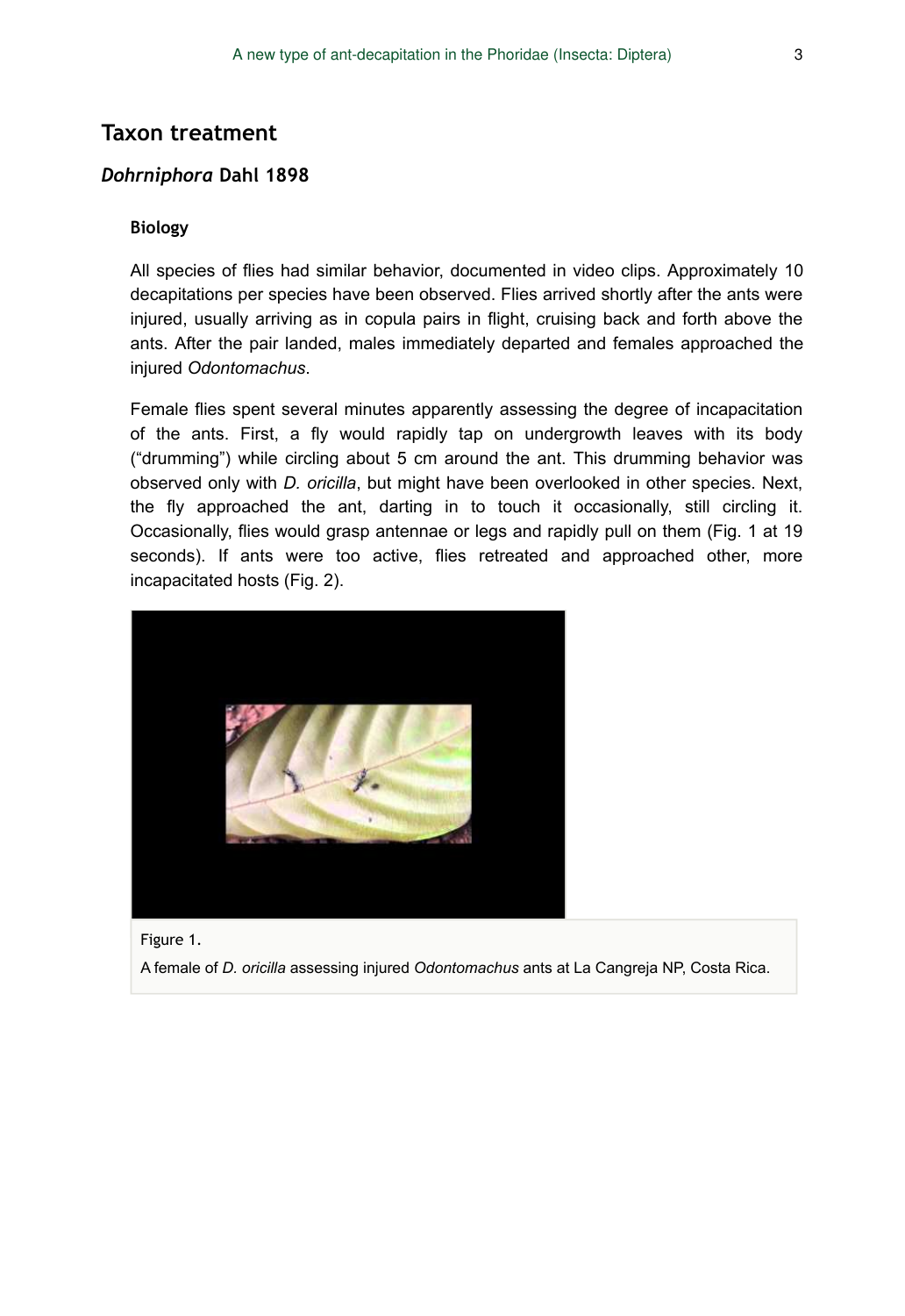



A female of *D. conlanorum* processing and eventually decapitating an injured *Odontomachus* ant at La Suirre, Costa Rica.

Eventually, flies climbed on the ant body, and began to probe with their mouthparts. Each fly concentrated on the occipital region of the ant body, using their mouthparts to probe deeply through the membrane (Fig. 3). The fly was nearly constantly in motion, probing from several angles. They made in-and-out, as well as rotational head movements, apparently while they were cutting the tissue of gut tract, nerve cord, and intersegmental membrane. On some occasions, flies preceded this stage by pulling the entire ant host out of the observation area, apparently to deal with it in a more secluded location.



[Figure 3.](https://www.youtube.com/watch?v=tZNtZSlGEPc) 

A female of *D. oricilla* cutting the head off an injured *Odontomachus* ant at La Cangreja NP, Costa Rica.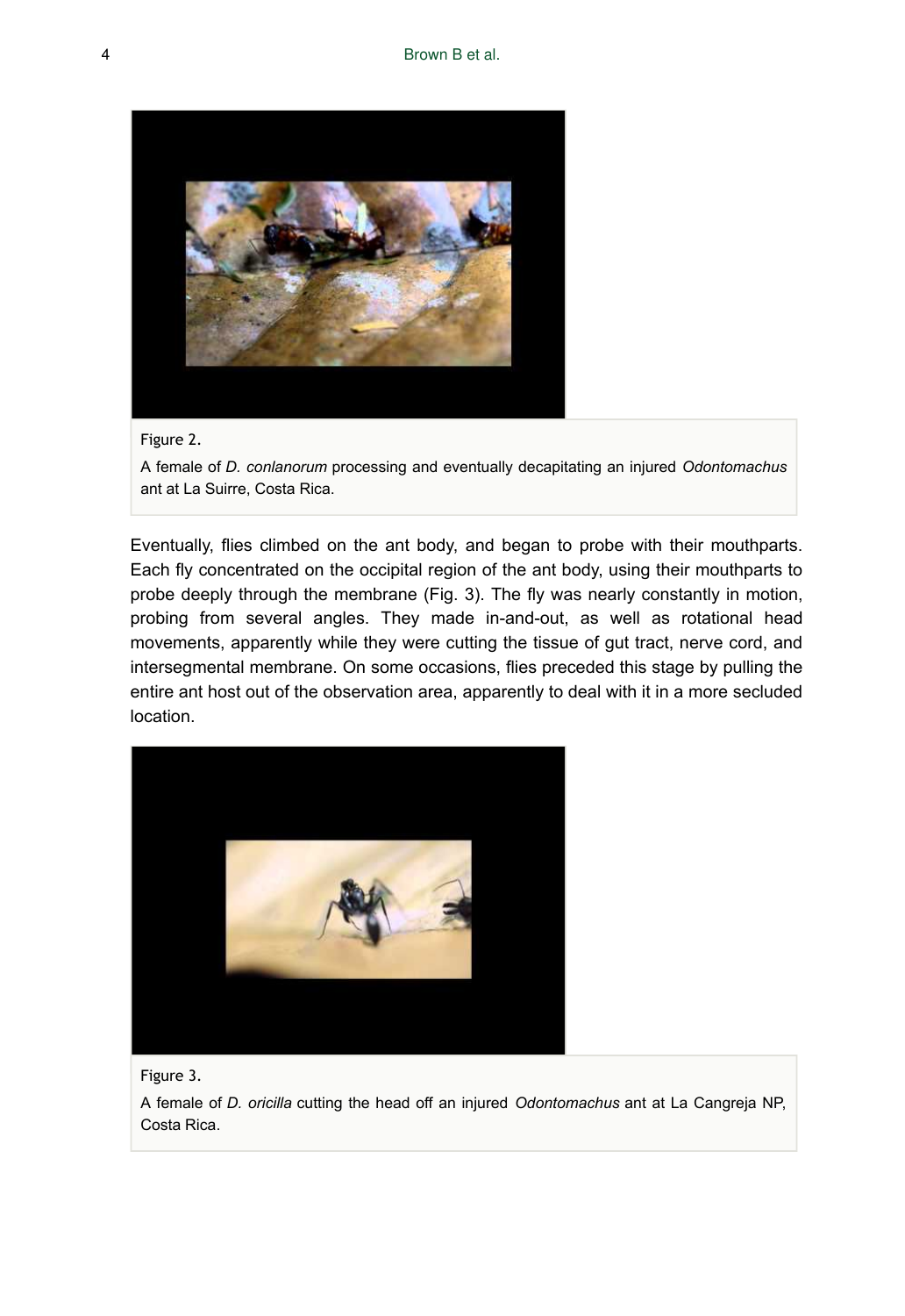Eventually, the ant's head became loosened and after some tugging (Fig. 4), the fly pulled the head off the body. It then would drag the ant head as far as several meters away, by holding onto the head with its forelegs and pulling with its middle and hind legs (Fig. 4). Interactions were followed for up to 45 minutes until the fly was lost in the undergrowth. A minimum of about 8 minutes were required by the fly to decapitate an ant, although such short time periods were rarely observed. Instead, timed sessions varied widely due to interruptions in the decapitation process due to the presence of competing females, other saprophagous phorids, and other insects, especially ants. In one instance, a pair of *D. conlanorum* females were observed in a 20 s long "fight" during which they flailed each other with their forelegs while rapidly running, flying, and jumping just above the leaf litter surface.



A female of *D. longirostrata* decapitating an *Odontomachus* ant near Cabo Verde, Brazil.

Some flies (n=10) were captured, placed in a plastic tub with injured ants, and observed indoors. Most decapitated their hosts quickly in low light conditions, and fed upon the head capsule contents. On two occasions, flies laid a single egg 1 cm from the ant head. Injured crickets and grasshoppers (Insecta: Orthoptera) placed in the same cages were ignored by flies.

Apparently, healthy ants are not subject to attack by *Dohrniphora* females. Under laboratory conditions, caged flies were frequently captured and crushed by ants (Fig. 5).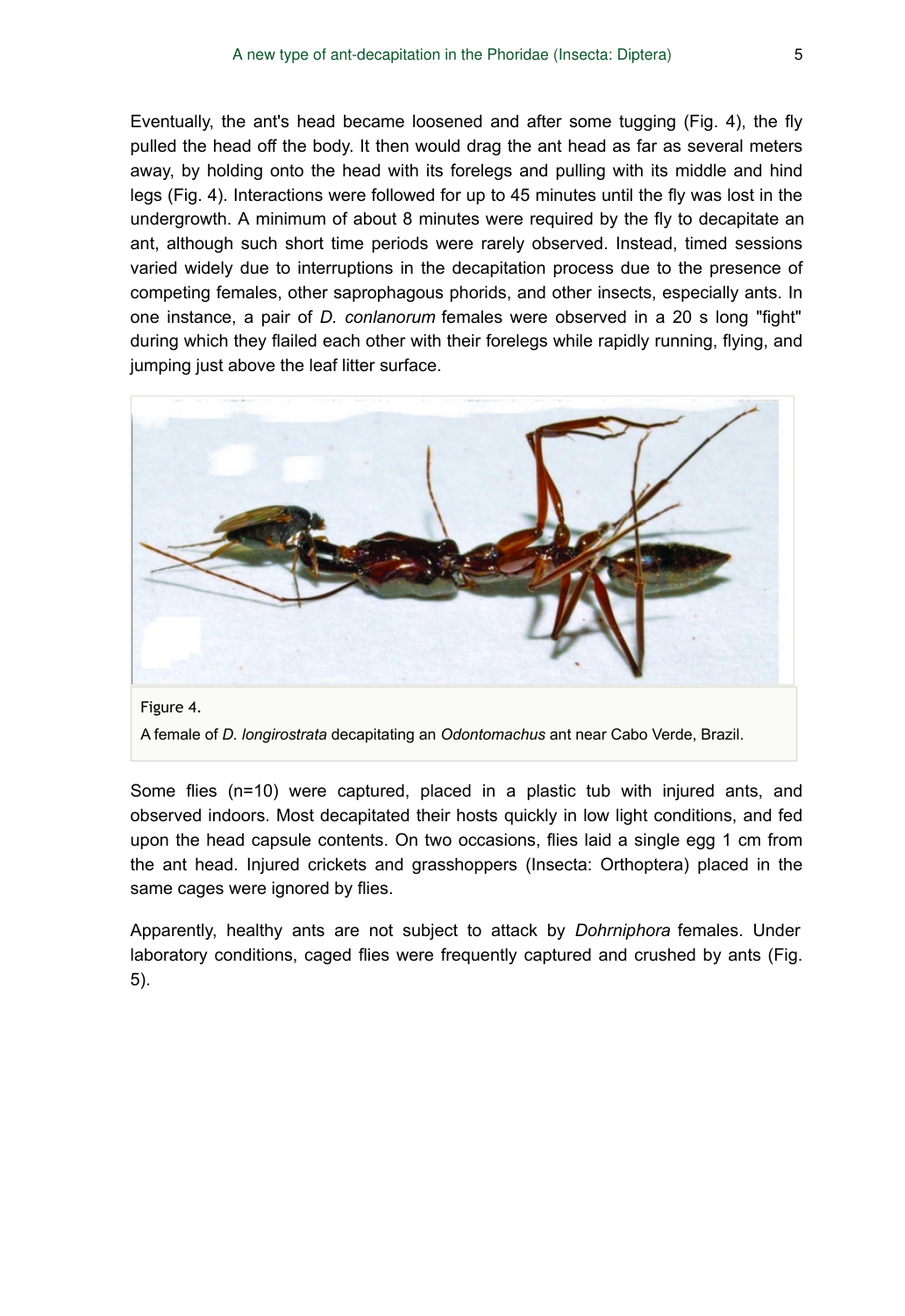

Figure 5. An *Odontomachus* ant eating a captured *D. conlanorum* female (photo by Inna Strazhnik).

**Morphology:** Females of the *Dohrniphora longirostrata* species group are distinctive because of their greatly elongated proboscis, which is almost as long as their entire body (Fig. 6). In our observations, this proboscis is used to separate the ant's head from the rest of the body. Study of the structure of the apex of the proboscis shows that the epipharynx is extremely modified as a bladed cutting organ that is used in the process of severing the ant's head (Fig. 7).



Figure 6. A female of *D. longirostrata*, lateral view.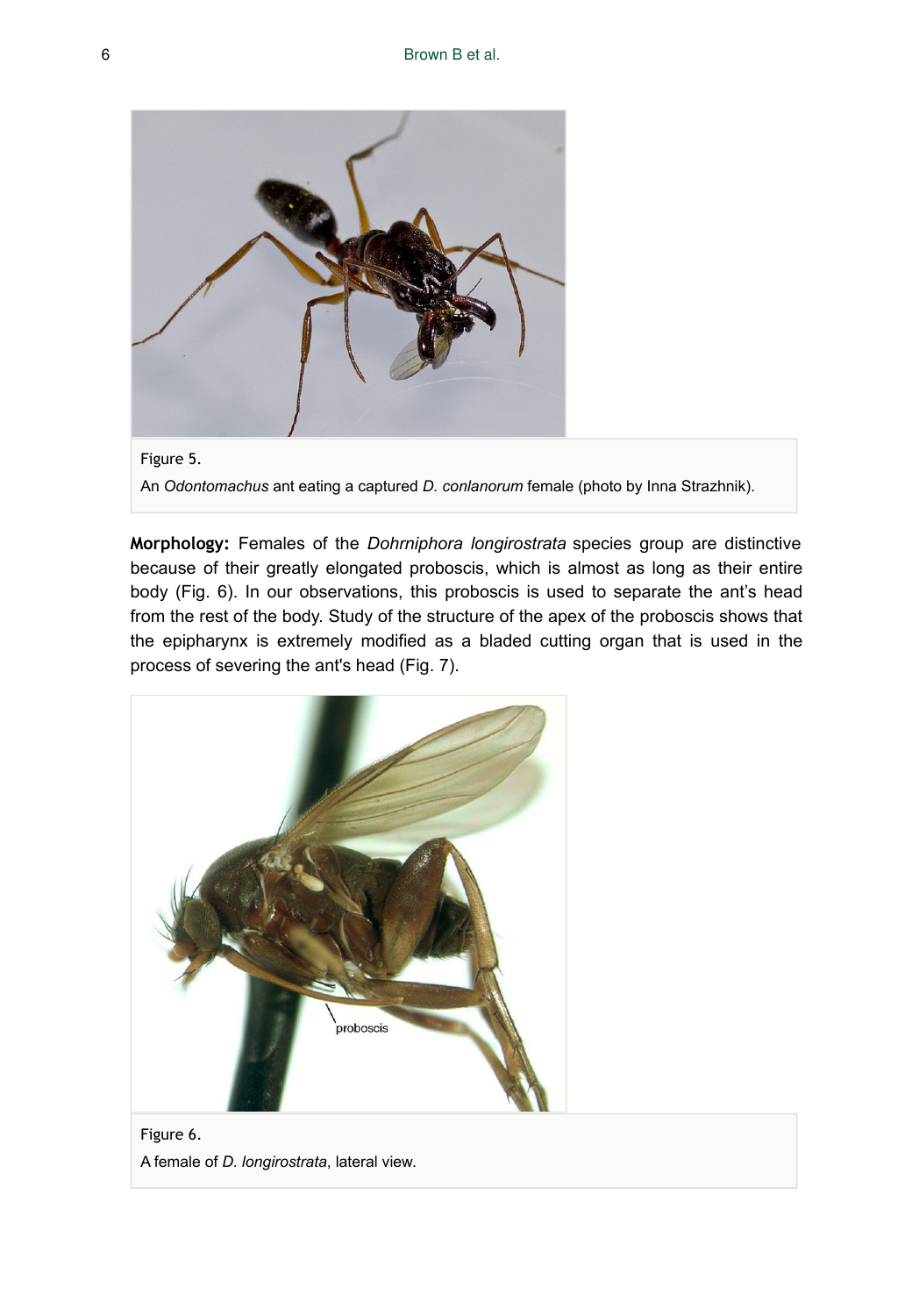



We rarely observed oviposition in our study, but it originally seemed unlikely that the flies would be engaging in this ant-decapitating behavior for any other reason than to secure food for their larvae. A single ant head appears to be the required size for the development of the single fly larva. In captivity, however, the flies were usually observed feeding on the contents of ant head capsule. More strikingly, we dissected females arriving at the injured ants (n=16) and found no mature eggs in their ovaries. As these non-gravid flies could not possibly have oviposited, we therefore conclude that female *Dohrniphora* require feeding on the contents of *Odontomachus* heads in order to mature their eggs.

## **Discussion**

Females of the *Dohrniphora longirostrata* group decapitate injured *Odontomachus* ants in tropical Central and South America, both for their larvae but apparently also to feed themselves and allow development of eggs. Such feeding behavior is known for other nongravid parasitoid flies feeding on their injured host ants (Brown 2000), especially *Apocephalus* species. For *Dohrniphora* females, this behavior is laborious and timeconsuming, but is apparently a viable way for them to obtain food. The species *D. longirostrata* is common in Atlantic forests in Brazil, and in other localities *D. longirostrata* group species are among the commonest *Dohrniphora* in Malaise trap samples (Brown and Kung 2007). Injured *Odontomachus* hosts must be common in the environment for flies to reach such densities. Indeed, recent work suggests that injured ants in general are a reliable source of hosts and nutrients for phorid flies (Segura and Brown 2014). Over the last 30 years, the authors have been crushing ants and other arthropods in tropical forests in eight countries of South and Central American, resulting in about 120 distinct collecting records of nearly 2500 specimens (Suppl. material 1). This vast resource of data shows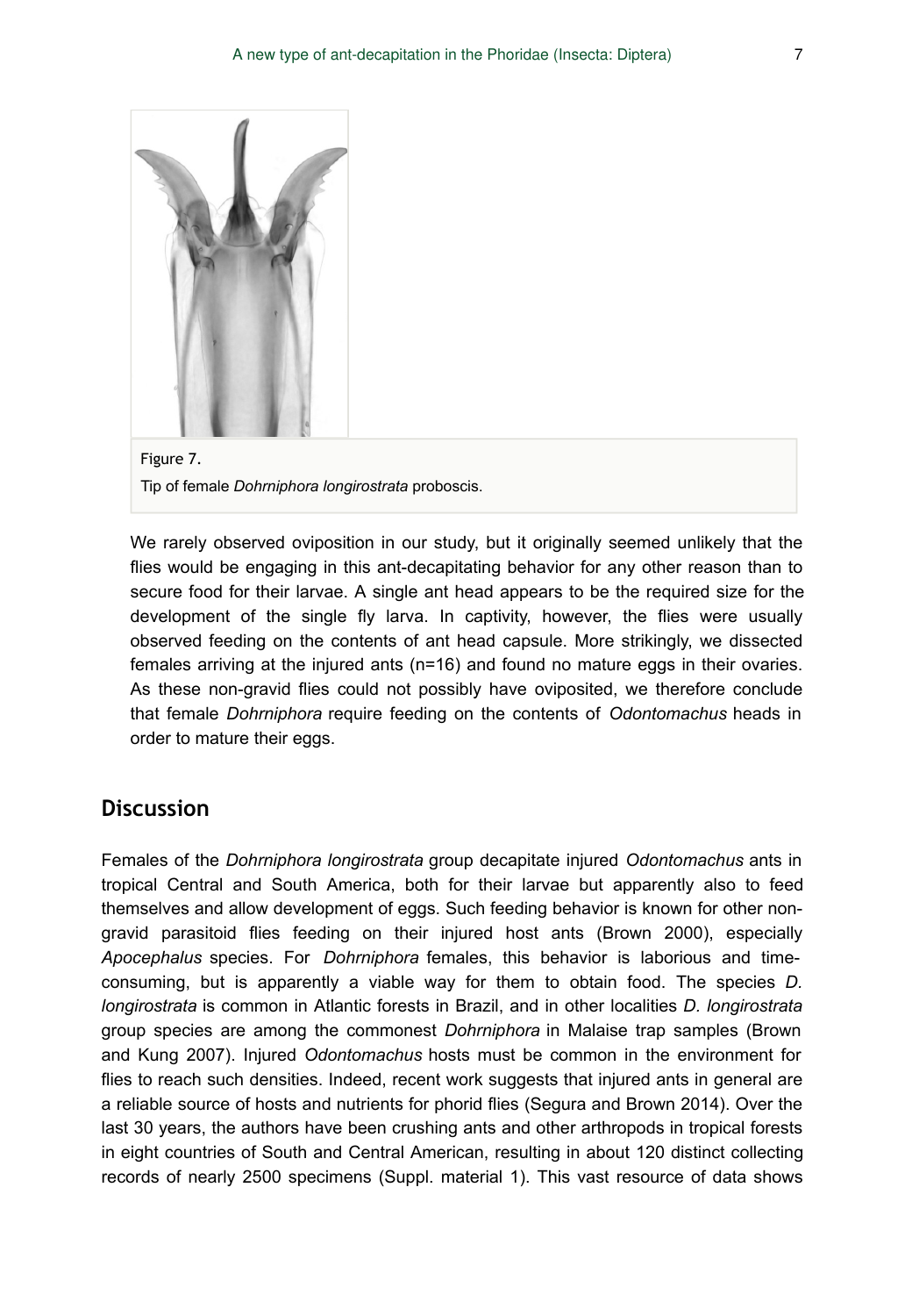that, in addition to the *D. longirostrata* species group, at least 70 species of the *Apocephalus miricauda* group feed and oviposit on injured ants (Brown 2000), as do the 10 known species of the metopinine genera *Rhyncophoromyia* Malloch, 14 *Diocophora* Borgmeier (Brown 1999), and some others (Disney and Maschwitz 2000, Brown 2010, Disney and Brown 2003). Milichiid, chloropid and ceratopogonid flies are also frequently attracted, apparently to feed. Possibly, as was postulated for parasitoids of the ant *Paraponera clavata* (Brown and Feener 1991), frequent inter-colony aggression (Segura and Brown 2014) provides the large number of injured workers necessary for these flies to breed so profusely. Regardless of the source in nature, the specificity of *D. longirostrata* group species to *Odontomachus* ants amidst the hundreds of records of phorid flies attracted to injured ants is notable. These flies were similarly never attracted to injured grasshoppers, katydids, or termites, all of which are part of our normal field protocol and attract many other phorids (including other *Dohrniphora*).

It is common in tropical forests for up to 50-100 species of *Dohrniphora* to be co-existing (Brown and Kung 2007, Brown and Kung 2010). These flies are often dismissed as scavengers, but if so, the number of sympatric congeners, plus hundreds of other species of phorid "scavengers" pursuing the identical saprophagous lifestyle is difficult to explain. Extremely specialized natural histories, like that of the *D. longirostrata* species group probably allows such a high diversity of saprophagous flies to co-exist in tropical forests.

## **Acknowledgements**

For assistance in the field, we thank Lisa Gonzalez, Anna Holden, Kathryn Roach, and Inna Strazhnik, for technical support we thank Vladimir Berezovskiy and Weiping Xie, for constructive comments we thank Luis Chiappe and Anna Holden, and for funding we thank John Long and the National Science Foundation (NSF grants DEB-0516420 and DEB-1025922, both to B. Brown and P. Smith). Some video was taken by Kate Lain.

## **References**

- Brown B (1999) Differential host use by neotropical phorid flies (Diptera: Phoridae) that are parasitoids of ants (Hymenoptera: Formicidae). Sociobiology 33 (3): 95‑103.
- Brown B (2000) Revision of the "*Apocephalus miricauda*-group" of ant-parasitizing flies (Diptera: Phoridae). Contributions in Science 482: 1‑62.
- Brown B (2010) Phoridae. In: Brown B, Borkent A, Cumming J, Wood D, Woodley N, Zumbado M (Eds) Manual of Central American Diptera, Volume 2. NRC Research Press, Ottawa, 725-761 pp.
- Brown B, Feener DJ (1991) Behavior and host location cues of Apocephalus paraponerae (Diptera: Phoridae), a parasitoid of the giant tropical ant Paraponera clavata (Hymenoptera: Formicidae). Biotropica 23: 182‑187. DOI: [10.2307/2388304](http://dx.doi.org/10.2307/2388304)
- Brown B, Kung G (2007) Revision of the New World *Dohrniphora* Dahl species with hind tibial setae (Diptera: Phoridae). Arthropod Systematics & Phylogeny 65: 155‑235.